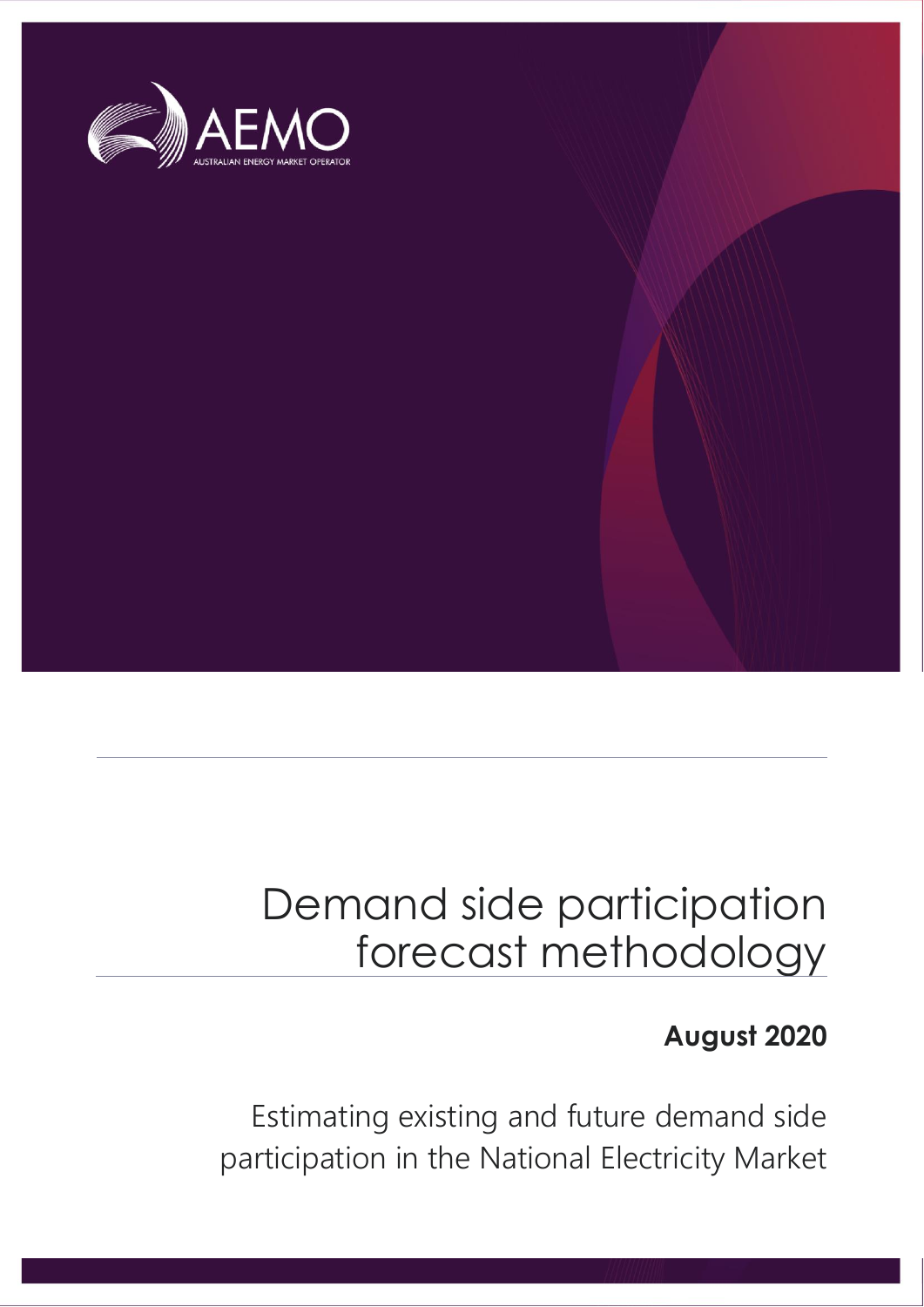## **Contents**

| 1.  | Introduction                                     | 3              |
|-----|--------------------------------------------------|----------------|
| 2.  | DSP in AEMO's reliability and planning processes | 4              |
| 2.1 | What is DSP?                                     | $\overline{4}$ |
| 2.2 | DSP in AEMO's demand and supply forecasts        | 5              |
| 2.3 | AEMO's DSP forecasting and planning processes    | 6              |
| 3.  | <b>Estimating the current level of DSP</b>       | 8              |
| 3.1 | Definition of current DSP                        | 8              |
| 3.2 | Historical time series data                      | 10             |
| 3.3 | DSP during reliability events                    | 13             |
| 3.4 | Load-on DSP                                      | 14             |
| 3.5 | Validation of existing DSP response              | 14             |
| 4.  | <b>Forecasting future DSP</b>                    | 15             |
| 4.1 | Committed DSP                                    | 15             |
| 4.2 | Additional growth in DSP                         | 15             |

## **Figures**

| Figure 1 | DSP modelled separately compared to including it in the demand forecast | 5. |
|----------|-------------------------------------------------------------------------|----|
| Figure 2 | Overview of DSP forecast process                                        | 8  |
| Figure 3 | Allocation of NMI load into DSP                                         | 9  |
| Figure 4 | Example of baseline estimation and calculated response                  | 11 |
| Figure 5 | Example DSP response distribution as a histogram for a specific trigger | 12 |
| Figure 6 | Response probability distribution by price bands                        | 13 |
| Figure 7 | Illustrating how future DSP is forecast                                 | 16 |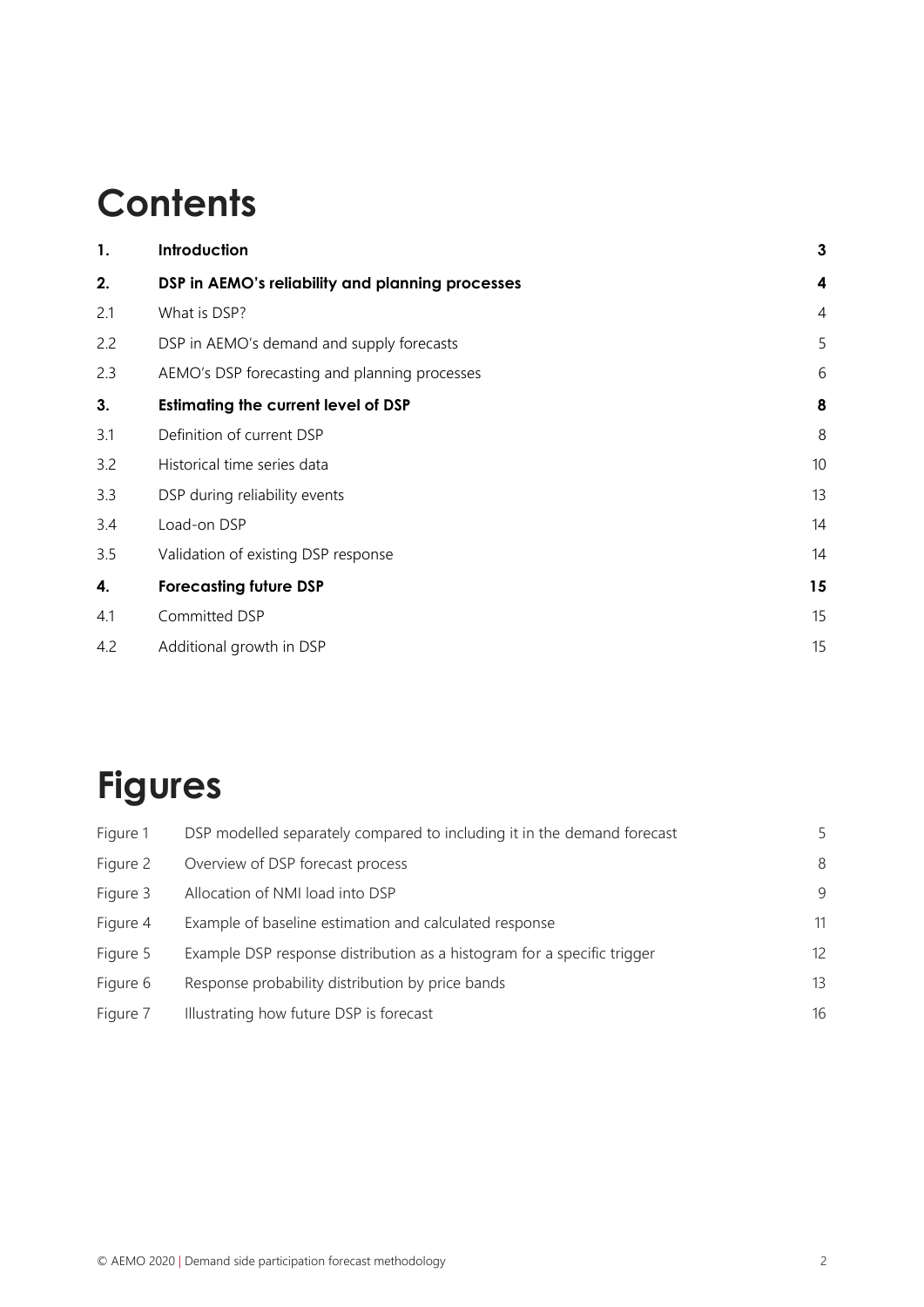# <span id="page-2-0"></span>**1. Introduction**

Demand side participation (DSP) refers to activities performed by consumers to reduce demand due to various triggers. DSP has been observed in the National Electricity Market (NEM) for many years, although at relatively minor contributions.

In light of trends in the transformation of the power system, with increasingly active consumers and enabling technologies, DSP resources are expected to grow over time, making forecasting DSP increasingly important in balancing supply and demand.

AEMO publishes this document to describe the methodology for calculating DSP for use in its medium- to longer-term reliability and planning studies. It also explains the extent to which, in general terms, DSP information received under rule 3.7D has informed AEMO's development or use of load forecasts for the purposes of the exercise of its functions under the National Electricity Rules (NER).

This document is part of a portfolio of methodology documents set out in AEMO's Interim Reliability Forecast Guidelines that explain AEMO's core methodologies applied in preparing reliability forecasts and will be consulted on with industry at least every four years.

The document is structured into the following sections:

- Section 2 defines DSP in the context of how it is used by AEMO in its studies and AEMO's overall DSP forecasting process.
- Section 3 explains AEMO's methodology for estimating the current level of DSP in the NEM.
- Section 4 outlines AEMO's approach to forecasting future levels of DSP in the NEM.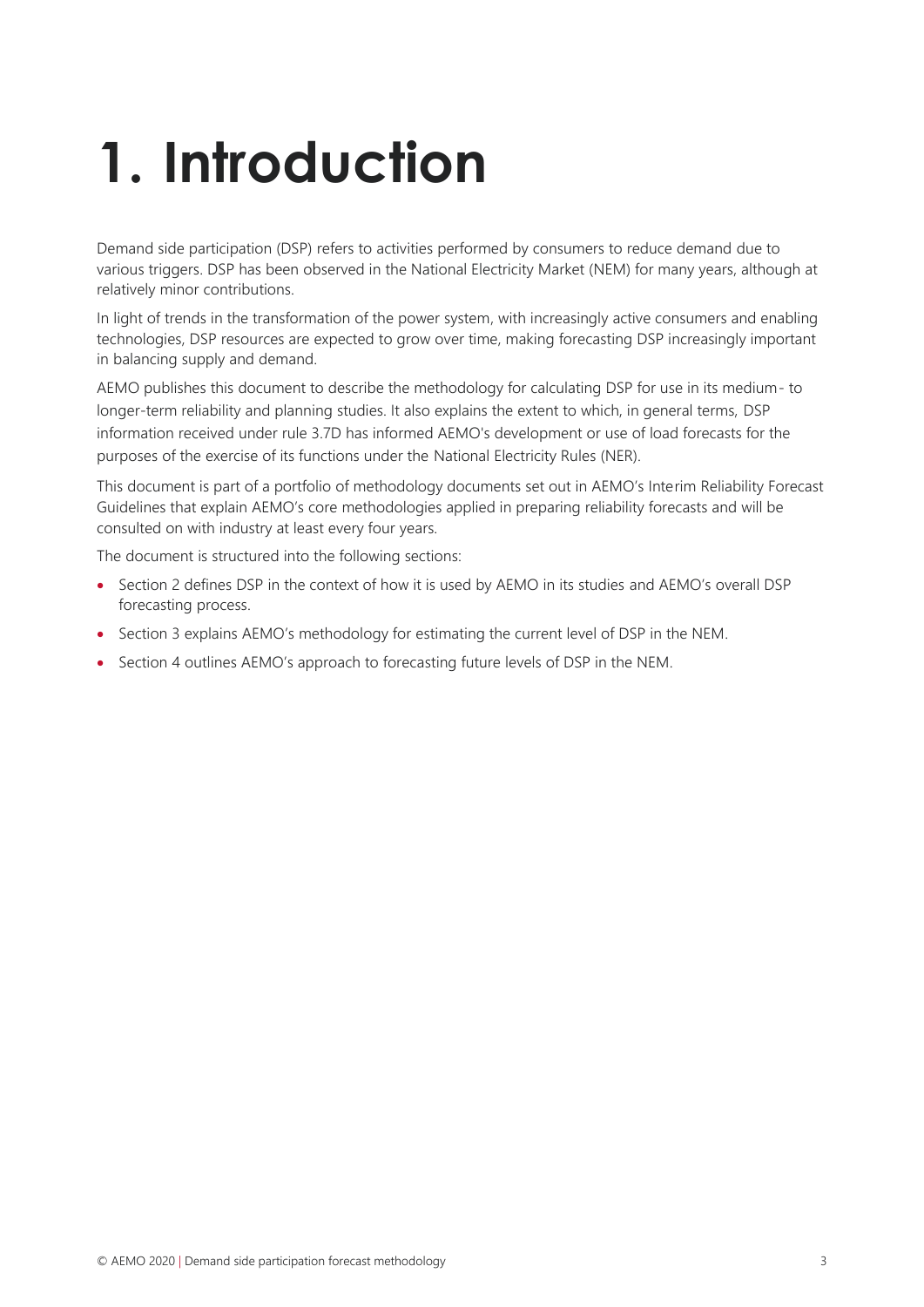# <span id="page-3-0"></span>**2. DSP in AEMO's reliability and planning processes**

## <span id="page-3-1"></span>2.1 What is DSP?

Contracted DSP is defined in clause 3.7D(a) of the NER as a contractual arrangement between a Registered Participant and a person, in which they agree to the curtailment of non-scheduled load or the provision of unscheduled generation in specified circumstances. A proposed rule change is expected to also include the provision of wholesale demand response (WDR) by an approved wholesale demand response unit<sup>1</sup> within the definition of contracted DSP.

In addition to contracted DSP, through clause 3.7D(e)(1)(ii), DSP includes curtailment of non-scheduled load or provision of unscheduled generation in response to the demand for, or price of, electricity.

For practical application in electricity supply adequacy and market modelling studies, DSP may include:

- Market-driven responses:
	- This category includes residential, commercial, and industrial responses that are typically triggered in respect to the price of electricity.
	- Examples include industrial facilities that are exposed to the wholesale price and elect to reduce electric load at times of high prices, consumers that agree to let their battery be controlled by a third party or are incentivised to switch off air-conditioners, and small non-scheduled generators that have the ability to produce electricity at these times, offsetting local consumption.
- Reliability event responses:
	- This category includes responses that are called on when power system reliability requires support. They are most common under Lack of Reserve (LOR) conditions, although they often also coincide with high wholesale prices. These responses can be contracted.
	- Examples include load reductions under reserve contracts with AEMO utilising its Reliability and Emergency Reserve Trader (RERT) function<sup>2</sup>. Additionally, network event programs that may be aimed at distribution network demand management are included in the reliability event group; on a set maximum number of days per year, networks may call on agreements to reduce demand or incentivise reductions through temporary increases in electricity costs.

It is important to recognise that DSP is probabilistic in nature. The response of a particular site (or a program of sites as a whole) can vary significantly from time to time, even for similar levels of wholesale prices (if price-driven) or between two otherwise equal LOR events (if reliability-driven). This can be due to a number of reasons, such as:

- A site can only respond if it is operating. Certain loads are intermittent by nature, for example at mining sites or pumping water for irrigation. These can be on or off or operating at various levels depending on other processes on site, or, in the case of irrigation, on recent rainfall. Other sites may be limited in how long they can reduce consumption without damaging equipment, such as metal smelters.
- Where a retailer has both DSP and a generation portfolio, it may:

<sup>1</sup> The criteria for these are defined in NER clause 2.3.6 in the revised rules to be published June 2020 along with the final determination of the WDR rules change.

<sup>&</sup>lt;sup>2</sup> RERT is a function conferred on AEMO to maintain power system reliability using reserve contracts.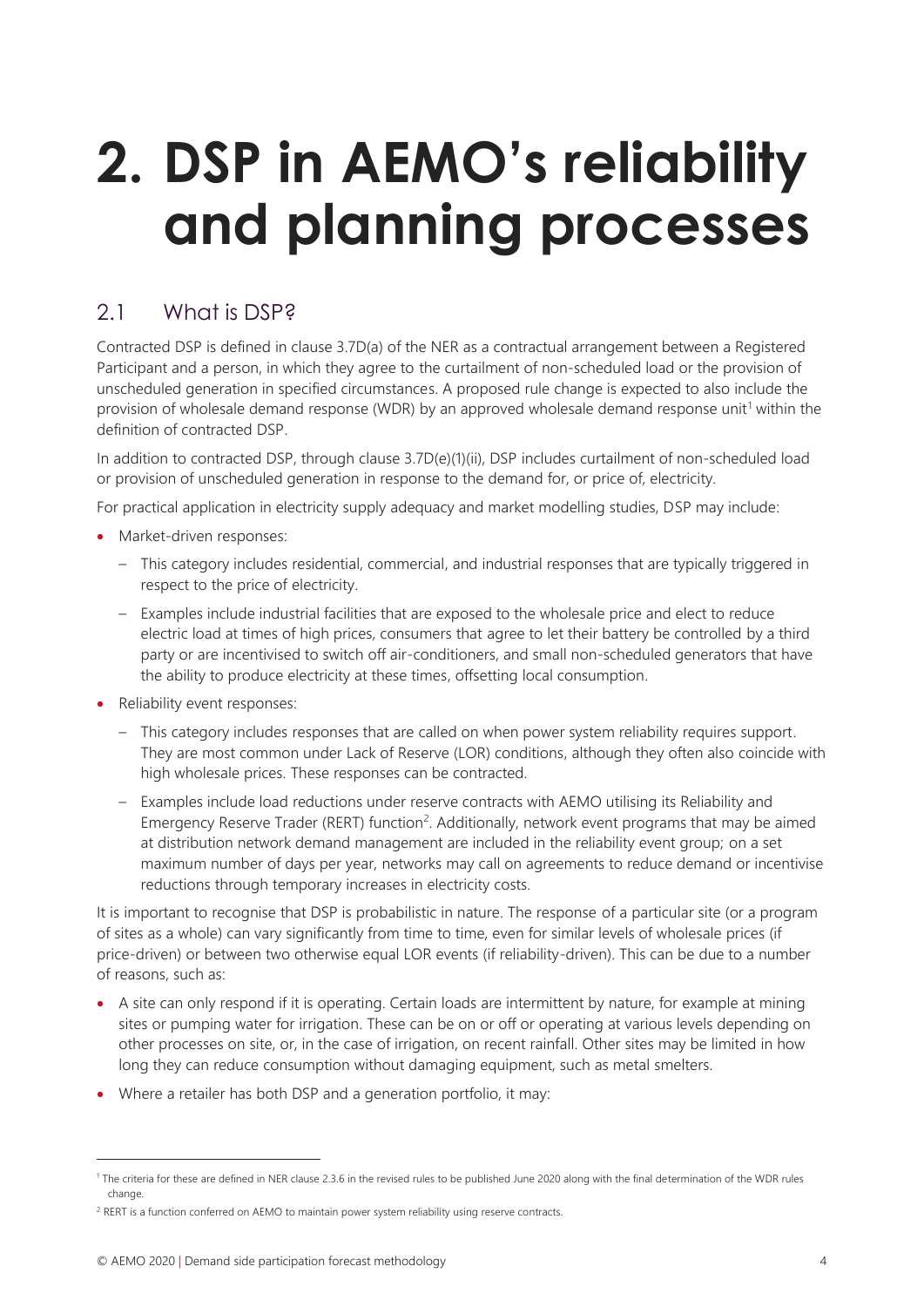- only operate the DSP when it is short in generation compared to its contracted retail sales (as it would have to source the rest at spot price), OR
- not operate its DSP if its generation portfolio is generating in excess of its retail base, to keep up the price of the surplus generation supplied to the market.
- A site that is price-exposed and typically reducing consumption at higher price levels may at times have contractual obligations to deliver its products that make it more costly to reduce consumption in response to price than to pay penalties for late deliveries of its products.

## <span id="page-4-0"></span>2.2 DSP in AEMO's demand and supply forecasts

In general, AEMO's estimation and forecasts of DSP aim to account for market-driven and reliability event responses by electricity consumers or generators. Because many types of DSP responses are already accounted for in AEMO's demand forecasts or supply models, the definition of DSP in this methodology is restricted to avoid double-counting.

DSP used for regular response (that is ongoing and of a predictable nature) is already included in the demand forecast, whereas this methodology focuses on DSP due to price or reliability triggers.

The forecast DSP is used as a dispatchable resource in AEMO's market modelling for the Electricity Statement of Opportunities (ESOO) and Integrated System Plan (ISP) for the NEM to balance supply and demand, as illustrated to the left in [Figure 1.](#page-4-1) This best captures the functioning of the market and demand in the absence of high prices, as opposed to the illustration to the right, which assumes persistent DSP, which is not always the case as discussed above.



### <span id="page-4-1"></span>**Figure 1 DSP modelled separately compared to including it in the demand forecast**

AEMO recognises that price-responsive embedded (or small) generators behave in a similar manner to DSP load reductions. Their generation offsets demand at times of high prices and/or reliability events and thus they are included in the DSP forecast.

AEMO specifically excludes from DSP the customer responses that have been observed to be consistent and routine, and not in response to a price or demand trigger. These consistent and routine demand activities are instead incorporated in the regional demand forecast. They include daily load control (residential water heating, for example) and businesses where demand fluctuations follow a consistent pattern from day to day, for example, in response to time-of-use tariffs.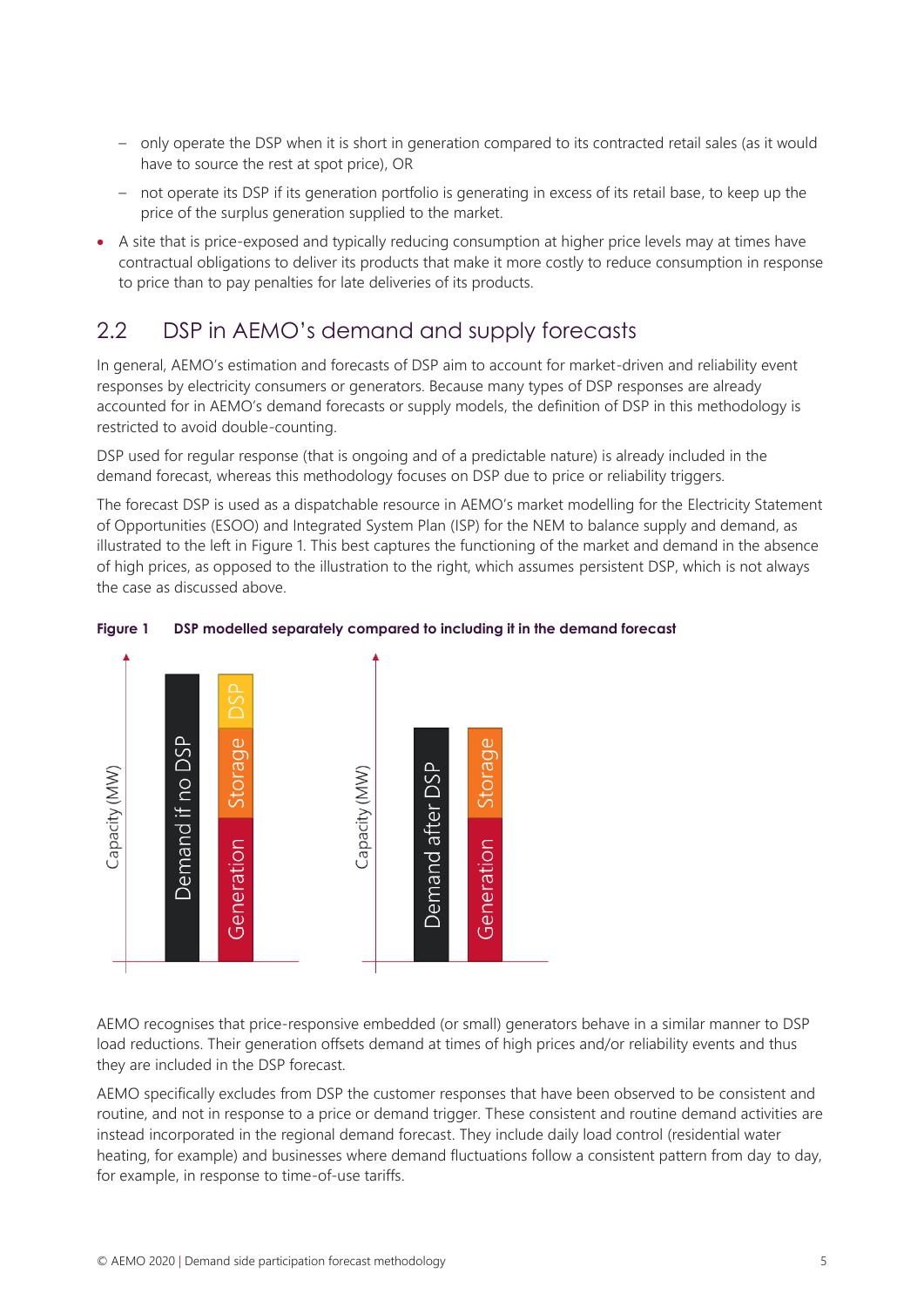Responses from loads which were contracted for RERT are excluded from DSP for the duration of the RERT contract, whereas loads which were on the RERT panel (but were not contracted at that time) are included in DSP in those periods. RERT is contracted to ensure that unserved energy does not exceed the limit specified in the rules. AEMO's forecasts of unserved energy (including DSP responses) need to consider supply and demand without the RERT responses, so that any unserved energy in excess of the limit can be detected.

For the purposes of forecasting, AEMO assumes sites most recently contracted for RERT will also be contracted for RERT in the following year, unless better information is available. AEMO also considers special cases, where only part of the potential response at a site is contracted for RERT (see Section [3.3\)](#page-12-0).

More details of specific inclusions and exclusions are provided in Section 3.1.

## <span id="page-5-0"></span>2.3 AEMO's DSP forecasting and planning processes

## 2.3.1 Requirements under the National Electricity Rules

AEMO's work in relation to DSP is governed by the NER, in particular clause 3.7D:

- Registered Participants must provide demand side participation information to AEMO in accordance with the demand side participation information guidelines<sup>3</sup>.
- AEMO also must publish details, no less than annually, on the extent to which, in general terms, demand side participation information received under rule 3.7D has informed AEMO's development or use of load forecasts for the purposes of the exercise of its functions under the NER.

## <span id="page-5-1"></span>2.3.2 Including DSP in AEMO's reliability and planning processes

AEMO estimates the current level of, committed changes to, and forecast future growth for DSP.

The current estimated level of DSP (see Section [3.3\)](#page-12-0) plus any committed new DSP (see Section [4.1\)](#page-14-1) will be used in the following AEMO reliability studies for the duration of each assessment period (or until DSP contract expiry if earlier) to ensure supply adequacy includes only existing and already committed sources of supply (including DSP) to meet peak demand:

- ESOO for the NEM.
- Energy Adequacy Assessment Projection (EAAP).
- Medium Term Projected Assessment of System Adequacy (MT PASA).

AEMO's ISP also uses DSP forecasts. The ISP DSP forecasts vary from the estimated DSP for reliability studies, because they include scenario-specific assumptions around year-on-year growth (explained in Section [4.2\)](#page-14-2).

## 2.3.3 Annual DSP forecasting cycle

AEMO's annual DSP forecasting cycle consists of three key steps, explained below.

## **Demand Side Participation Information process**

Within a calendar year, the starting point of AEMO's DSP forecast is the process of collecting DSP information from market participants through the Demand Side Participation Information Portal (DSP IP). This process runs through April, as set out in the DSPI Guidelines<sup>4</sup>, to ensure the data reflects the DSP used in the previous summer.

<sup>3</sup> A[t https://www.aemo.com.au/Electricity/National-Electricity-Market-NEM/Planning-and-forecasting/Demand-Side-Participation-Information-Guidelines.](https://www.aemo.com.au/Electricity/National-Electricity-Market-NEM/Planning-and-forecasting/Demand-Side-Participation-Information-Guidelines)

<sup>4</sup> Further information on the DSP IP is a[t https://www.aemo.com.au/Electricity/National-Electricity-Market-NEM/Planning-and-forecasting/Demand-Side-](https://www.aemo.com.au/Electricity/National-Electricity-Market-NEM/Planning-and-forecasting/Demand-Side-Participation-Information-Guidelines)[Participation-Information-Guidelines.](https://www.aemo.com.au/Electricity/National-Electricity-Market-NEM/Planning-and-forecasting/Demand-Side-Participation-Information-Guidelines)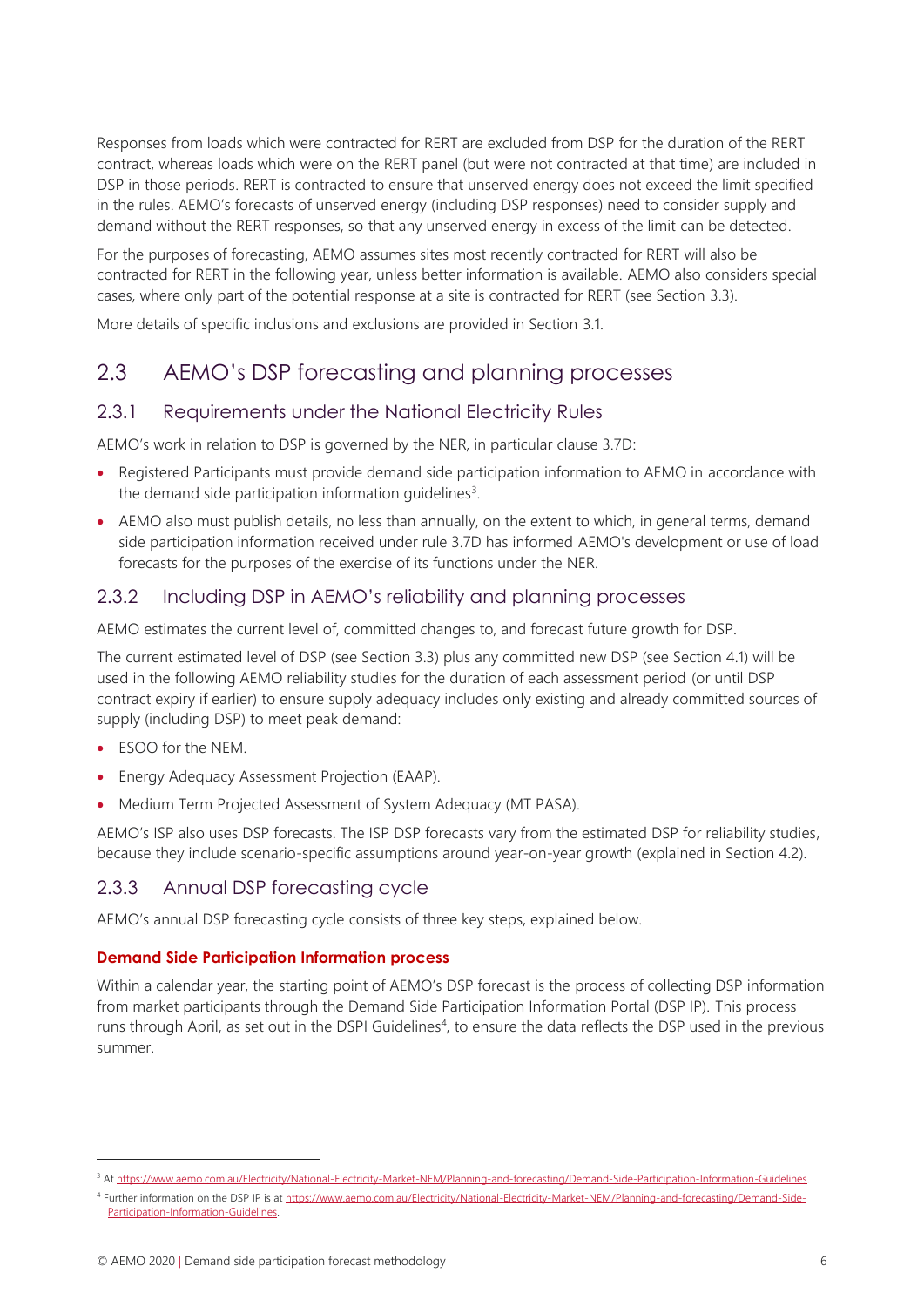### **DSP forecast publication**

The collected data is the key input into developing AEMO's DSP forecast, which must be published no later than the ESOO<sup>5</sup> and will from day of publication be included in published ESOO, MT PASA, and EAAP studies (as discussed in Section [2.3.2\)](#page-5-1). The ISP is published every second year and will use the most recent DSP forecast available as a starting point for consultation.

AEMO's DSP forecast publication, which may be appended to the ESOO, will include statistics on DSP as set out in the NER (including network tariff information relevant to DSP and analysis of trends) and explain the use of information received under NER clause 3.7D in creating these forecasts.

#### **DSP forecast accuracy assessment**

Following publication of an ESOO, AEMO will assess the accuracy of the different components of the previous year's forecasts. The outcome is presented in AEMO's annual Forecast Accuracy Report (FAR)<sup>6</sup>, which will also outline any key improvements identified to AEMO's forecasting processes.

The accuracy of the previous year's DSP forecast is assessed as part of this process, with the approach being explained in the FAR methodology<sup>7</sup>.

<sup>&</sup>lt;sup>5</sup> In accordance with the NER, the NEM ESOO must be published by the end of August each year.

<sup>6</sup> Se[e https://aemo.com.au/en/energy-systems/electricity/national-electricity-market-nem/nem-forecasting-and-planning/forecasting-and](https://aemo.com.au/en/energy-systems/electricity/national-electricity-market-nem/nem-forecasting-and-planning/forecasting-and-reliability/forecasting-accuracy-reporting)[reliability/forecasting-accuracy-reporting.](https://aemo.com.au/en/energy-systems/electricity/national-electricity-market-nem/nem-forecasting-and-planning/forecasting-and-reliability/forecasting-accuracy-reporting)

<sup>7</sup> Se[e https://aemo.com.au/consultations/current-and-closed-consultations/forecast-accuracy-report-methodology.](https://aemo.com.au/consultations/current-and-closed-consultations/forecast-accuracy-report-methodology)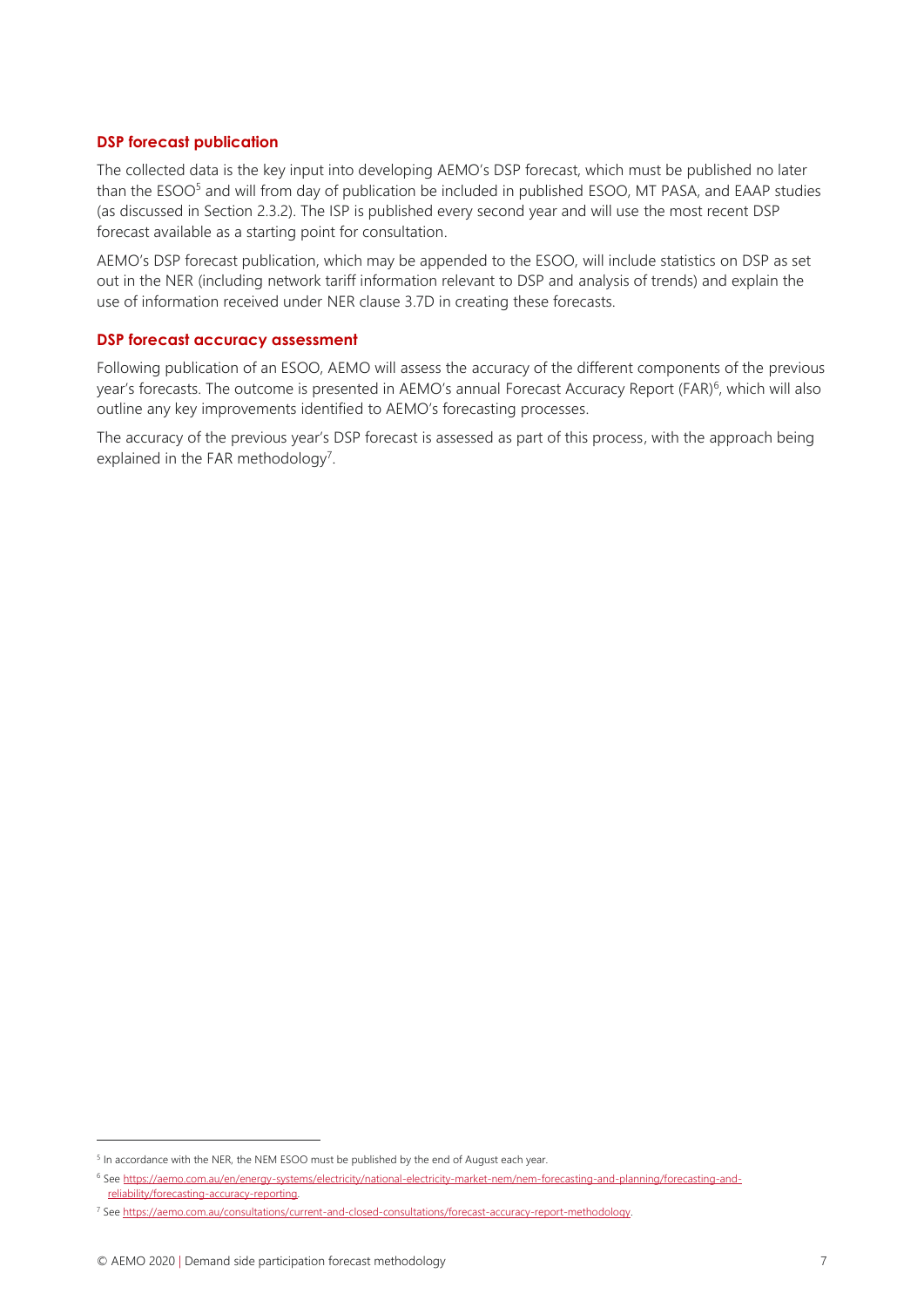## <span id="page-7-0"></span>**3. Estimating the current level of DSP**

Section [3](#page-7-0) outlines AEMO's approach to estimating the current level of DSP in the market. This is used as the starting point for the forecast.

[Figure 2](#page-7-2) summarises the information flow, beginning with Participant Entries to the DSP IP. The flow ends with the estimation of historical market-driven or reliability event responses. The process steps are explained in the following sections.



### <span id="page-7-2"></span>**Figure 2 Overview of DSP forecast process**

## <span id="page-7-1"></span>3.1 Definition of current DSP

As outlined above in Section 2.2, the overarching principle is to ensure DSP resources included in the DSP forecast are:

- Mutually exclusive with any DSP resources already included in demand or supply forecasts, and
- Collectively exhaustive with reference to the demand and supply forecasts that is, there are no DSP resources that are not taken account of anywhere.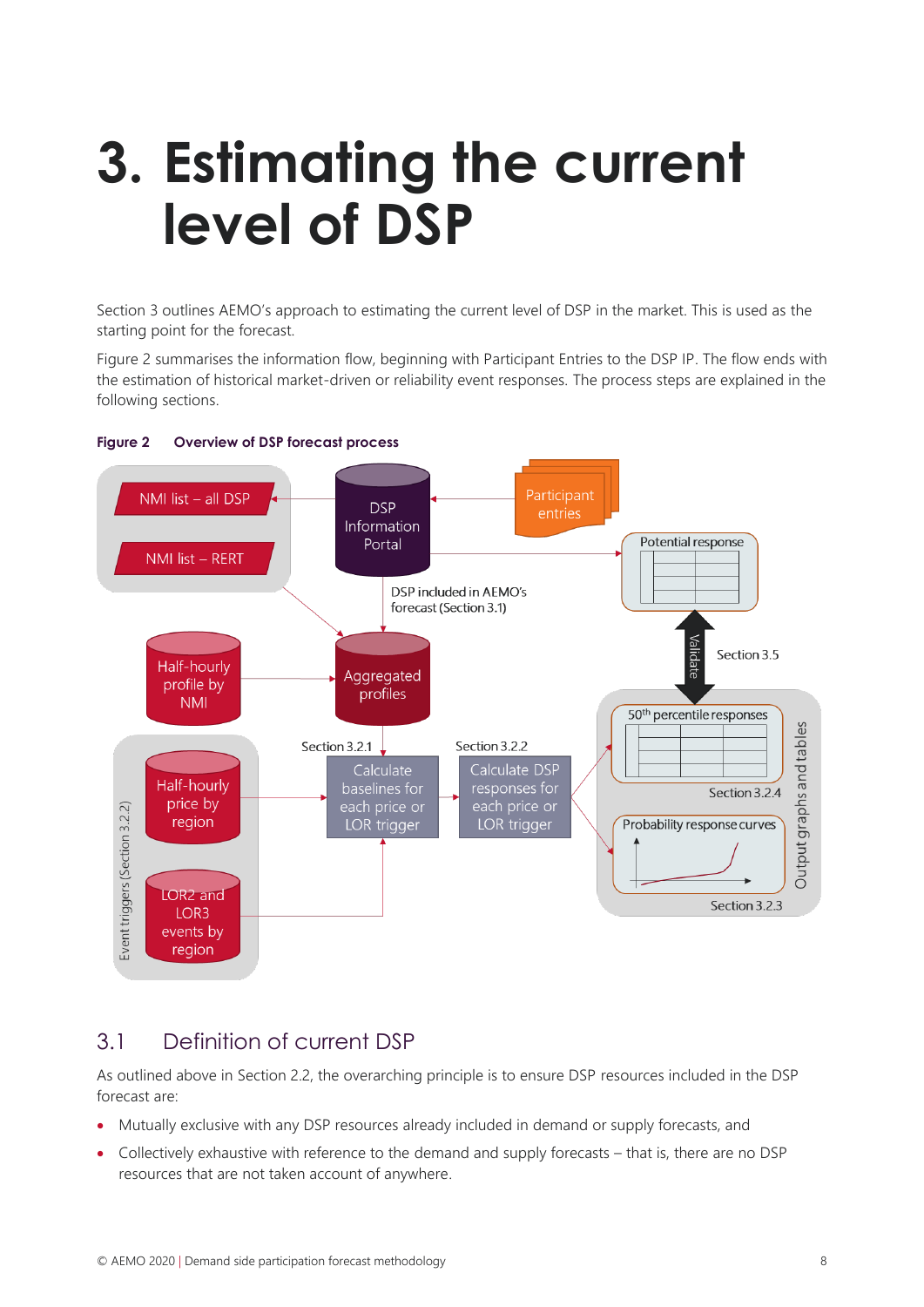### **Data sources**

AEMO's DSP forecast utilises information submitted through the DSP IP. Key information submitted from market participants to the DSP IP includes National Meter Identifiers (NMIs) for each customer that meet the criteria of the DSP information guidelines, demand response program information, and potential customer response amounts (in megawatts) where relevant. A NMI may belong to one or more demand response programs.

The NMI data is validated against AEMO's own lists of large industrial customers and larger peaking<sup>8</sup> Other Non-Scheduled Generators (ONSG). The large industrial customer list is maintained through AEMO's other forecasting processes, and surveys of network service providers. The ONSG list is sourced from the distributed energy resources (DER) register.

## **Whole NMI allocation in or out of DSP**

Ideally, every NMI would have its load broken into parts that reflect its underlying load and the effect of each demand response program of which it is a member. However, analytical limitations necessitate AEMO's use of a 'whole NMI' approach – the total DSP resources of a NMI are either wholly in or out of the DSP forecast.

AEMO uses the following logical structure to determine which of the provided NMIs are included in the definition of DSP (note, the specific factors are detailed further below in Figure 3):

- Some factors exclude a NMI from being considered for DSP forecasting purposes.
- Otherwise, a NMI is considered for DSP forecasting purposes if it has one or more of the 'inclusion' factors.
- For clarity, other factors that may be associated with a NMI are noted as not being relevant in determining inclusion or exclusion of that NMI from DSP, as NMIs with these factors are already included in either the demand or supply forecasts.

Figure 3 below summarises the allocation of NMI load into DSP.

### <span id="page-8-0"></span>**Figure 3 Allocation of NMI load into DSP**



For clarity, the following factors do not impact a NMI's inclusion or exclusion from DSP as they are accounted for in either supply or demand forecasts:

- Energy storage
- Non-peaking ONSG
- Has daily/regular network controlled load
- Retail TOU tariff
- Is uncontracted on the RERT panel

<sup>&</sup>lt;sup>8</sup> 'Peaking' refers to generators that operate a few hours a year during high price events.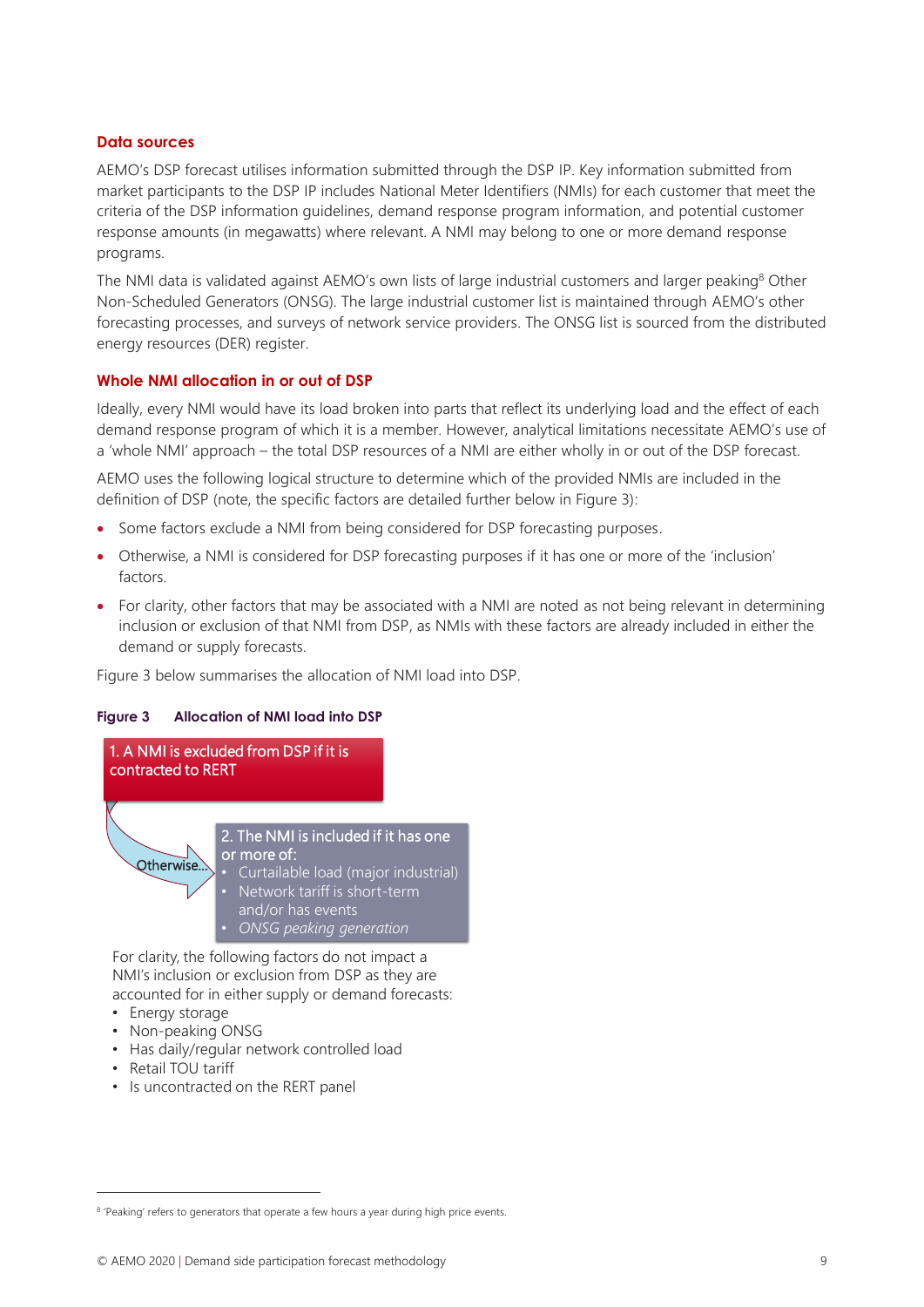In rare cases, AEMO may need to 'split' a RERT-contracted NMI's load into contracted RERT and DSP eligible components, despite the 'whole NMI' approach (see discussion on additional adjustments in Section [3.3\)](#page-12-0). As an indication, AEMO would only do this for sites with a non-RERT response of at least 10 megawatts (MW).

## **Rationale**

AEMO uses the DSP forecast in its forecast of unserved energy. The forecast of unserved energy helps AEMO to determine whether there is a requirement for RERT (including interim reliability reserves ), and therefore needs to calculate DSP that is not contracted as RERT. In terms of RERT status:

- RERT participants that have entered into a RERT contract cannot (see NER 3.20.3(g)-(i)) provide the same capacity to the market in the trading intervals covered by the RERT contract, nor – in the case of scheduled reserves – the 12 months prior to being contracted. They are therefore excluded from the DSP forecast.
- RERT panel members will be included in the DSP forecast if AEMO deems their historical behaviour provides sufficient confidence in their future response, excluding RERT contracted periods in this assessment.

The 'inclusion' factors are included in DSP because their DSP contribution is not already taken into account in demand or generation forecasts.

The other factors are explicitly listed to provide clarity that they have not been overlooked. They are not listed as inclusions because they are already accounted for in either demand or supply forecasts. They are not listed as exclusions because, under the whole NMI approach, the NMI will be included if any of the factors listed in the inclusions apply. In other words, they do not influence inclusion or exclusion of the NMI as a DSP provider in any way.

## <span id="page-9-0"></span>3.2 Historical time series data

AEMO aggregates the meter data by region according to the two response categories described in Section [2.1.](#page-3-1) In this process, to avoid double counting, a NMI will only be included once across the categories to ensure these can be summed to a combined estimate of regional DSP response. If a NMI has factors pertaining to both a market-driven response and reliability event driven response, it is included in the market category only.

Typically, a three-year time series is used, because this is short enough to capture recent customer behaviour, yet long enough to capture a useful number of DSP events. AEMO may choose to use a different time period, to ensure sufficient DSP events or to avoid unrepresentative periods.

Time series of wholesale price and periods where LOR events have occurred are also collated and used to identify DSP trigger events.

## <span id="page-9-1"></span>3.2.1 Calculate the baseline

For each identified trigger event (typically a price event), a baseline is required to estimate the DSP response for the duration of the period the trigger conditions are met. A baseline is an estimate of a consumer's demand in the absence of DSP response. This baseline is consistent with AEMO's demand forecasts (see discussion in Section [2.2\)](#page-4-0), which reflect demand in the absence of DSP and load shedding events.

In contrast to large industrial loads which are stable and easy to calculate baselines for, smaller aggregated loads can vary significantly. This makes baseline calculations challenging, particularly for events of long duration, events with fluctuating prices as a trigger, or combined price and reliability events.

The subtraction of actual observed demand from the baseline results in the estimate of DSP at a given market interval. This calculation is performed at the category level.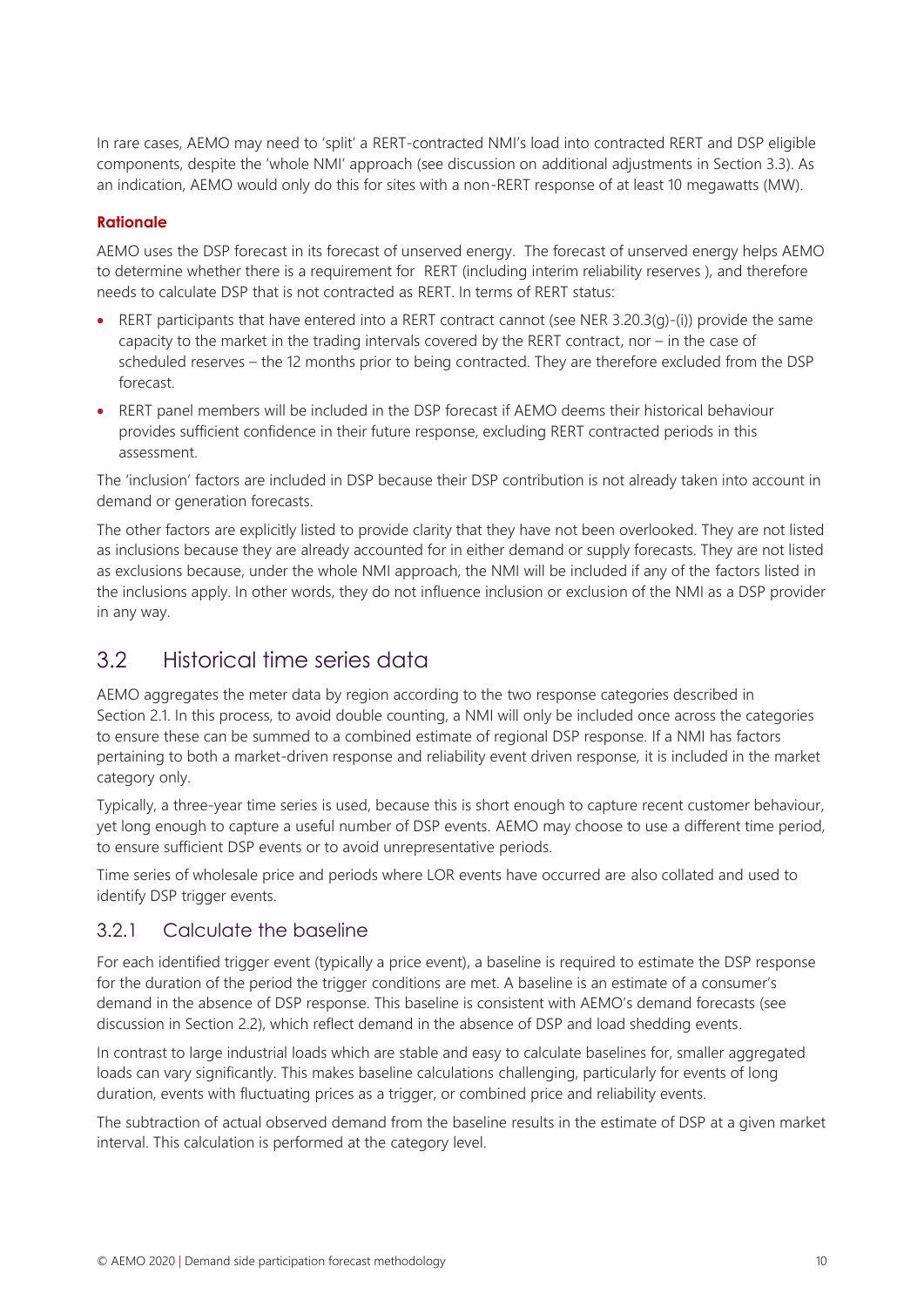AEMO's approach to calculating baselines from time series of programs or aggregation of DSP programs is to fit one of three models to the time series for each event period<sup>9</sup>:

- A quadratic polynomial, using market period as the explanatory variable, is applied to load aggregates where demand changes smoothly from one period to the next during the day. For example, it is used for residential demand or consumer demand in aggregate. A piecewise polynomial (spline) may be used instead if model verification suggests it fits demand and interpolates across event periods better.
- A constant model (flat demand) is applied when it fits demand better than the polynomial. This is typically useful for individual or smaller groups of industrial facilities, which usually consume a steady rate of energy. Individual site responses are generally only assessed to calculate additional adjustments as outlined in Section [3.3,](#page-12-0) or to validate the DSP forecast against.
- A model based on historical similar days with DSP events. This is in particularly useful for managing complex consumption patterns, and/or multiple triggers; for example, the combined response from controlled air-conditioners where the majority of the households have coincident electric hot water system response. The similar day model helps separate the air-conditioner response (included in DSP) and hot water system response (excluded from DSP).

For each event day, the half-hourly demand used to fit the model excludes the half-hours of the event period. The 'event day' is permitted to extend over more than one day to ensure enough data is present for fitting the baseline model.

An illustrative example of an estimated baseline using the polynomial model approach, relative to actual demand, is presented in [Figure 4](#page-10-0). The figure also indicates the 'event period', which is the time range where a DSP trigger is determined to have occurred (outlined in Section [3.2.2\)](#page-11-1).



#### <span id="page-10-0"></span>**Figure 4 Example of baseline estimation and calculated response**

Any baseline methodology is an approximation and inherently assumes customers follow a particular trend, such as a similar day in the past. In reality, any load (aggregate or individual) will either be over or under this in the absence of any DSP response (with a perfect baseline, the split would be 50/50). This can be seen on Figure 4 above, before the response starting at 15:00.

For any event where a response for some reason does not occur, the observed program load for some half-hours can show as an increase relative to the baseline (negative DSP response). This basically represents

<sup>9</sup> AEMO's approach for estimating baselines was informed by findings reported in Jazaeri, J., Alpcan, T., Gordon, R.L., Brandão, M.F., Hoban, T., and Seeling, C. (2016), "Baseline methodologies for small scale residential demand response". 2016 IEEE Innovative Smart Grid Technologies - Asia (ISGT-Asia), 747-752.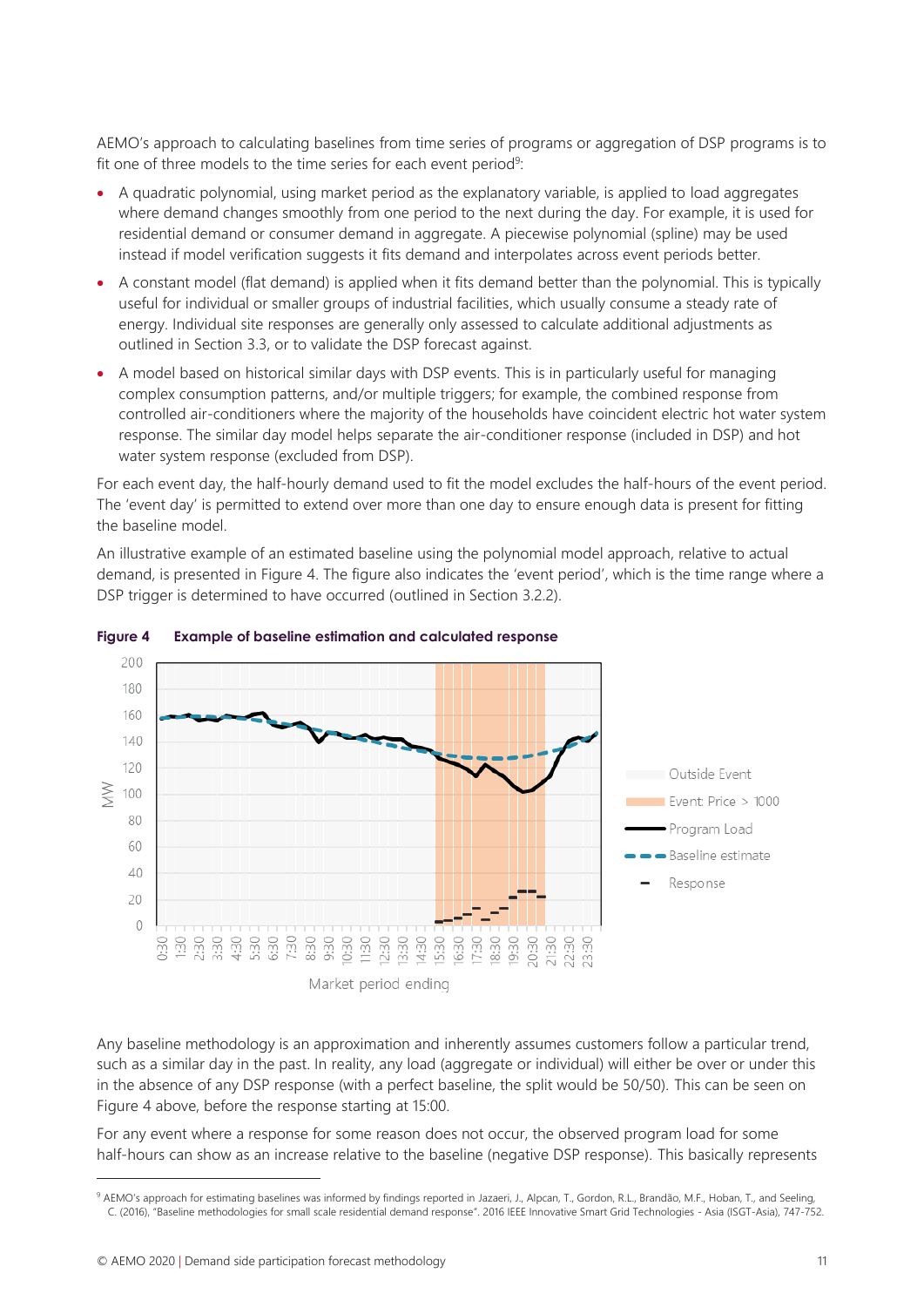a random drift in consumption around an average baseline at times where there is no response. A similar number of half-hours would see a reduction in consumption (positive DSP response).

The treatment of negative DSP responses is discussed further in Section [3.2.3.](#page-11-2)

## <span id="page-11-1"></span>3.2.2 Response by event

Responses are estimated by subtracting baseline demand (Section [3.2.1\)](#page-9-1) from actual demand, for any period where event trigger conditions are met:

- **Price triggers** to cover a reasonable range of different DSP initiatives, AEMO estimates DSP wholesale electricity prices exceeding the following levels:
	- \$300 per megawatt hour (MWh).
	- \$500/MWh.
	- \$1,000/MWh.
	- \$2,500/MWh.
	- \$5,000/MWh.
	- \$7,500/MWh to the market price cap (MPC).
- **Reliability triggers** the responses are estimated for periods with:
	- Actual LOR 2 and LOR 3 events<sup>10</sup>.
- **Load-on trigger** this response measures the estimated increase in demand for periods where prices are less than \$0/MWh.

## <span id="page-11-2"></span>3.2.3 DSP Response probability curve

For a portfolio of DSP resources, responses vary even for the same trigger value, as shown i[n Figure 5.](#page-11-0)

#### 35 30 Jumber of ocurrences 25 20 15  $10$ 5  $\theta$  $\overline{\mathcal{N}}$ -591  $\rightleftarrows$  $-95$ -651  $-53$  $-35$  $-29$  $-231$  $-171$  $-14, -11$ 5  $\frac{1}{2}$  $\boxed{0}$ 25]  $89$  $\overline{3}$  $-47$  $-41$  $43$ -771  $\overline{51}$  $-74, -71$ 75  $\tilde{C}$  $\overrightarrow{A}$  $\overline{10}$ ထုံ  $16,$  $-62$ .  $-56.$ 22, 28, 40,  $-68$ . ੜ੍ਹੇ  $-50,$  $-26$  $-80,$ -32,  $-20,$ 98, .92, 86, 44,  $-38$

### <span id="page-11-0"></span>**Figure 5 Example DSP response distribution as a histogram for a specific trigger**

Response amount in MW

For each trigger and response category, AEMO forms a DSP response probability curve from historical DSP responses.

<sup>10</sup> See AEMO's reserve level declaration guidelines, at [https://www.aemo.com.au/-/media/files/electricity/nem/security\\_and\\_reliability/power\\_system\\_ops/](https://www.aemo.com.au/-/media/files/electricity/nem/security_and_reliability/power_system_ops/reserve-level-declaration-guidelines.pdf?la=en&hash=C6BAAC5CFAED22495C92C7C418885F43) [reserve-level-declaration-guidelines.pdf?la=en&hash=C6BAAC5CFAED22495C92C7C418885F43.](https://www.aemo.com.au/-/media/files/electricity/nem/security_and_reliability/power_system_ops/reserve-level-declaration-guidelines.pdf?la=en&hash=C6BAAC5CFAED22495C92C7C418885F43)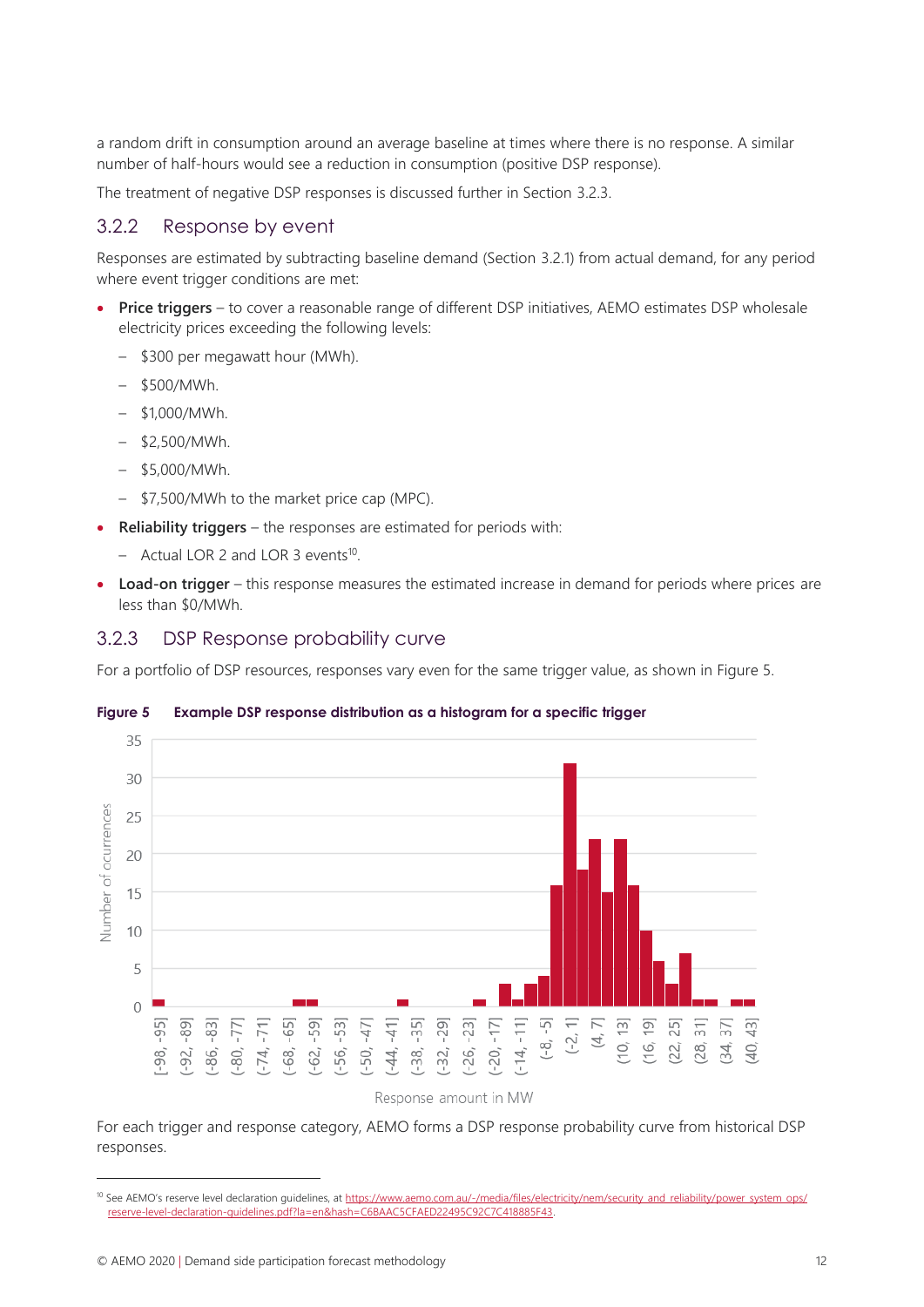For multiple trigger levels, the data can be presented as a family of probability distribution curves. An example family of derived probability distribution curves is presented in [Figure 6.](#page-12-1)

## 3.2.4 50th percentile response

AEMO uses the 50<sup>th</sup> percentile of DSP response at each price trigger as the most reasonable estimate of the response distribution for future DSP.

At the extreme ends of the percentile range, response estimates vary widely, due to atypical behaviour of the load and the baseline calculation approach. In particular, the negative values seen in 10-30% of the cases represent random drift in consumption during an event period where there was no response (as discussed in Section [3.2.1\)](#page-9-1). Removing negative values creates a bias towards over-forecasting DSP unless a similar amount of upwards random drift is removed.

As AEMO uses the 50<sup>th</sup> percentile of responses at each price trigger, any bias will be negligible, and no adjustments are required. AEMO may present additional percentiles for information about the shape of the response probability distribution, but care must be taken to remove the biases from the drift to lower consumption for percentiles lower than 50th and remove the drift towards higher consumption for percentiles higher than 50<sup>th</sup>.



## <span id="page-12-1"></span>**Figure 6 Response probability distribution by price bands**

## <span id="page-12-0"></span>3.3 DSP during reliability events

LOR 2 and LOR 3 events occur very rarely, so there are very few data points on which to estimate a distribution of DSP response. Consequently, AEMO uses the 50th percentile of responses above \$7,500/MWh as an approximation of the likely DSP response. This trigger is only met when at least three 5-minute intervals have reached the MPC over the 30-minute trading period. As an example of how rare such triggers are, during the summer 2019-20, only five of the eight LOR 2 events had half-hourly prices exceeding \$7,500/MWh at any point.

At most, only a few regions experience reliability events in any year. Where they do occur, AEMO assesses the forecast accuracy against observed response. Should it be apparent that a different percentile or price level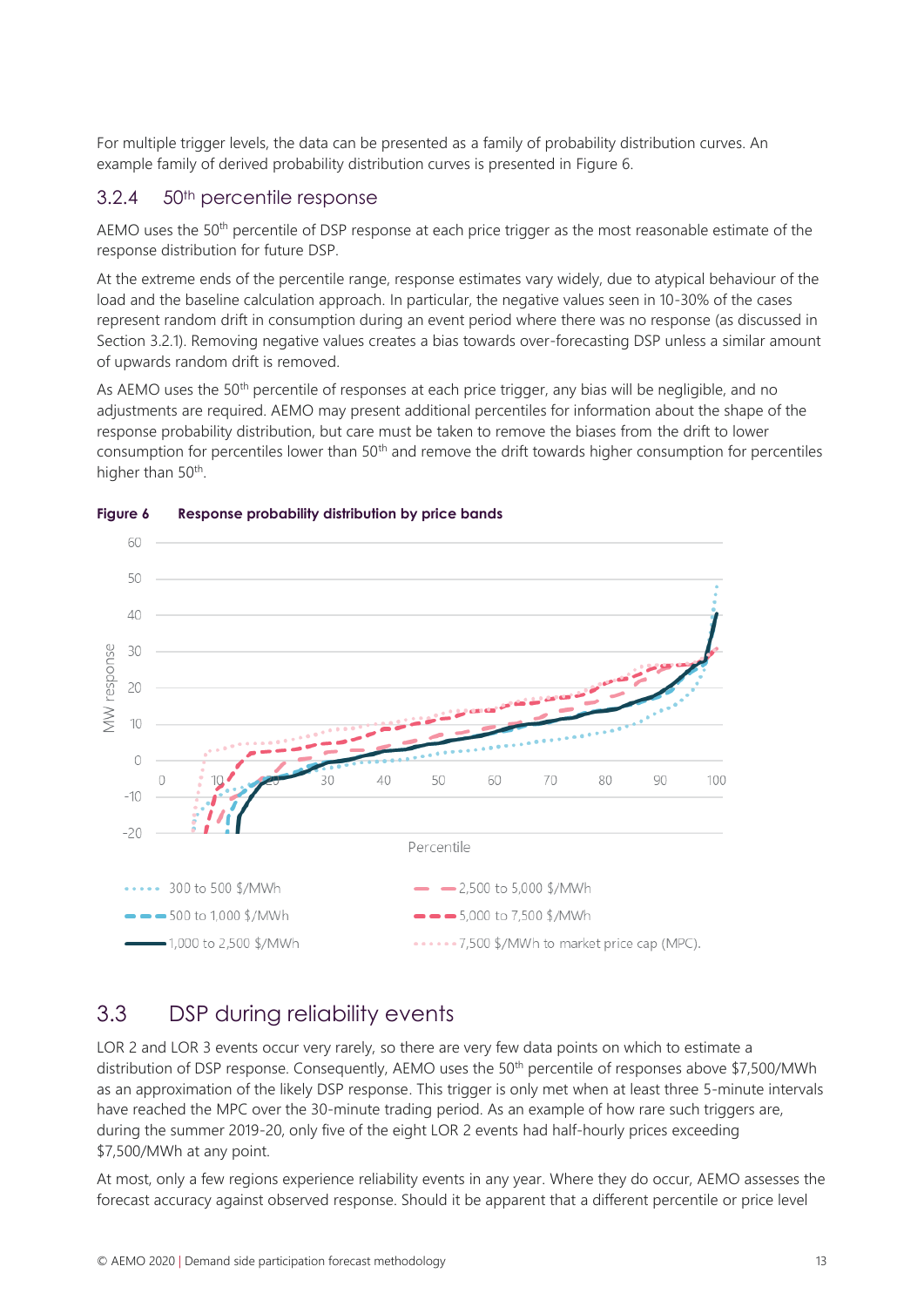better matches the DSP response during reliability events, AEMO will announce and justify the change in its annual forecast improvement plan.

### **Network event programs**

In addition to the market-driven response at prices exceeding \$7,500/MWh, AEMO adds the estimated response from network event programs.

The network event programs can only be called on a limited number of times per year, and they generally reflect loads that would not respond to price when forecast demand is very high.

Such programs generally have a large customer base, making it computationally challenging to use a NMI-level methodology as used for market-driven responses. Accordingly, AEMO has previously used estimated response from organisations running these programs, rather than calculating response itself. Where practicable, and efficient to do so, AEMO will model such programs itself at the NMI level. This will best capture the level and variability of DSP response performance.

As some network event programs are summer only, AEMO generally presents different forecasts for summer and winter seasons.

#### **Additional adjustments**

Occasionally, AEMO learns of new loads or changes to consumption patterns that may reasonably result in changed DSP response during reliability events. AEMO may in these cases adjust the combined reliability response with the estimated impact of the change, which will be based on the size of these loads and assumed (for new loads) or observed (for existing loads) response pattern. This may include a limitation of the duration of any response, where relevant.

An example of such an adjustment is where a site has a potential response contracted for RERT, but the remainder of the site remains able to respond to normal price or reliability signals. AEMO can, when it has seen evidence of such behaviour, include an estimate of this response.

#### **Combined reliability response**

In total, the combined reliability response assumed is:

*Reliability response = market response (>\$7,500/MWh) + network event response + adjustment*

## <span id="page-13-0"></span>3.4 Load-on DSP

Similar to load curtailment (or increase of embedded generation) during high prices, DSP in a wider sense can also include load increase (and/or reduction of embedded generation) during low or negative price events. This type of DSP can be an important means to address power system security issues during minimum load conditions. From October 2021, the Wholesale Demand Response rules change<sup>11</sup> specifically changes the definition of DSP from load curtailment to load adjustment.

This type of response is assessed in the same way as other price triggers, using a calculated baseline as reference point, and AEMO will include Load-on DSP as it starts seeing evidence of such behaviour.

## <span id="page-13-1"></span>3.5 Validation of existing DSP response

Ahead of publishing the final DSP forecasts, both the market response and reliability response projections are verified using the information submitted to the DSP IP and the most recent observed DSP responses to both high price and reliability events.

Draft DSP forecasts will be presented to AEMO's Forecasting Reference Group for feedback. AEMO will, where required based on feedback, update the forecast before publishing as final.

<sup>11</sup> Se[e https://www.aemc.gov.au/rule-changes/wholesale-demand-response-mechanism](https://www.aemc.gov.au/rule-changes/wholesale-demand-response-mechanism).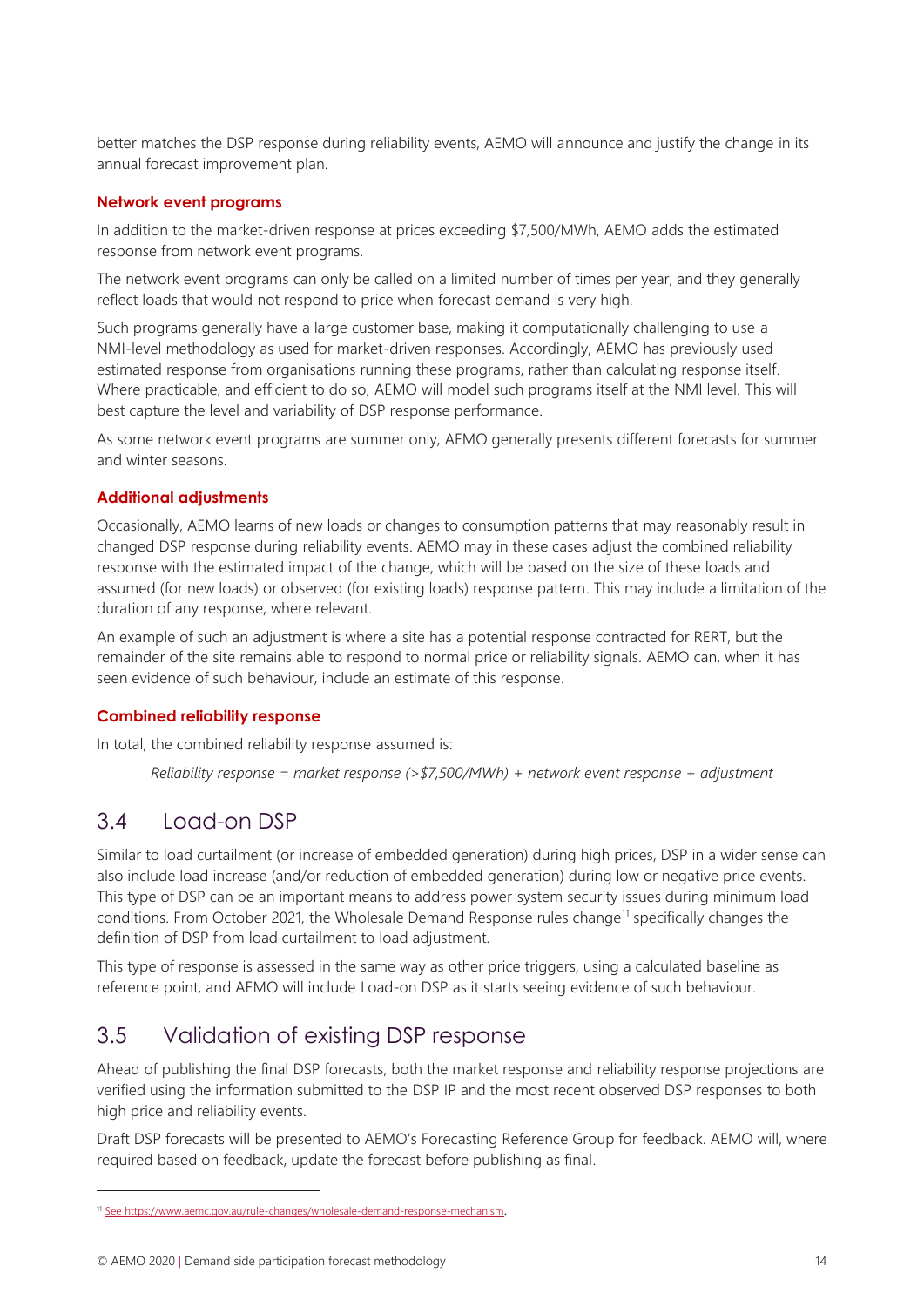# <span id="page-14-0"></span>**4. Forecasting future DSP**

Section [4](#page-14-0) outlines AEMO's approach to estimating future DSP levels. AEMO's treatment of future DSP developments differs depending on whether the new DSP is committed or prospective.

## <span id="page-14-1"></span>4.1 Committed DSP

AEMO treats future DSP projects as committed if they are:

- reported through the DSP IP as qualifying contracts under the Retailer Reliability Obligation (RRO), or
- an approved Demand Management Incentive Scheme (DMIS) initiative under the Australian Energy Regulator's (AER's) revenue reset process, or
- other initiatives providing a similar level of certainty of the DSP progressing.

AEMO's reliability forecasting processes, referred to in Section [2.3.2,](#page-5-1) include an estimate of existing DSP (Section [3.3\)](#page-12-0) and committed changes outlined above.

AEMO also accounts for committed closures of major sites currently providing DSP, reducing the level of DSP accordingly.

Beyond the committed changes, AEMO assumes that the DSP capacity remains static over the forecast horizons for use in reliability forecasts.

## <span id="page-14-2"></span>4.2 Additional growth in DSP

While AEMO's reliability assessments only assume current and committed DSP, the ISP (and other longer-term studies) use a scenario-based approach to explore DSP evolution across a wide range of plausible scenarios.

Forecast DSP may include increased activities driven by new Rule changes and/or the uptake of new technology; for example, the Australian Energy Market Commission's (AEMC's) Wholesale Demand Response mechanism<sup>12</sup>, or the proposal to make a range of appliance types capable of demand response through mandating Australian Standard 4755.2 for these<sup>13</sup>.

In keeping with Section 3.1, the forecast still excludes growth from technologies captured elsewhere in AEMO's forecasts. Examples of such technologies includes standalone battery storage, and storage operated in aggregate as virtual power plants (VPPs). These technologies are accounted for in the demand forecast (individually operated systems) and the supply forecast (all systems aggregated as VPPs) respectively.

## **Long-term DSP forecast approach**

For long-term planning studies such as the ISP, DSP levels are interpolated between the current DSP outlook and scenario assumptions of end of period DSP levels. The scenarios are informed by review and analysis of NEM and international DSP potential.

The process involves:

- Establishing the current level of DSP (see Section 3.1) point A in Figure 7.
- Making assumptions around committed and anticipated future DSP projects in the next five years (point B in Figure 7). Anticipated future DSP projects represent likely DSP that is not yet committed according to Section 4.1

<sup>12</sup> Se[e https://www.aemc.gov.au/rule-changes/wholesale-demand-response-mechanism.](https://www.aemc.gov.au/rule-changes/wholesale-demand-response-mechanism)

<sup>13</sup> Se[e http://energyrating.gov.au/news/demand-response-update.](http://energyrating.gov.au/news/demand-response-update)